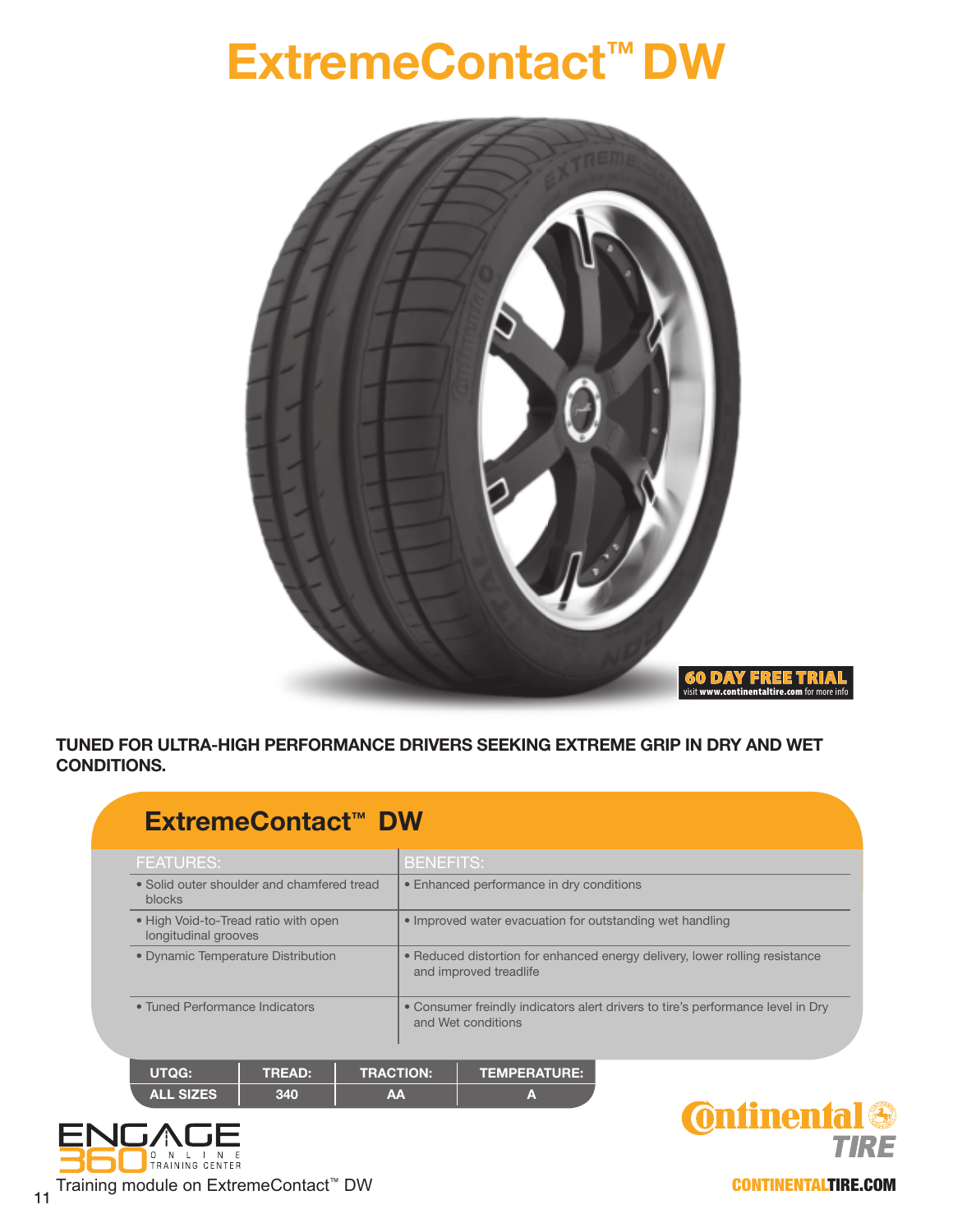|    |                      |                          |                   |                 |                          |                                           |              |                   |                     |                     |                        | Martin Collaboration Report<br><b>I</b> Okay, Michael Bank of Manuscript<br>I Roadwall River Marian<br>I Read Document R. Basic |            |               |                |            |  |
|----|----------------------|--------------------------|-------------------|-----------------|--------------------------|-------------------------------------------|--------------|-------------------|---------------------|---------------------|------------------------|---------------------------------------------------------------------------------------------------------------------------------|------------|---------------|----------------|------------|--|
|    |                      |                          |                   |                 |                          |                                           |              |                   |                     |                     |                        |                                                                                                                                 |            |               |                |            |  |
|    |                      |                          |                   |                 |                          |                                           |              |                   |                     |                     |                        |                                                                                                                                 |            |               |                |            |  |
|    |                      |                          |                   |                 |                          |                                           |              |                   |                     |                     |                        |                                                                                                                                 |            |               |                |            |  |
|    | <b>FAM DISTRICTS</b> | <b>SKAMES</b><br>STE     |                   | I LONDON BOOM   | <b>LONDRAN</b>           | I MAZICAL MUNICIPAL RA<br><b>Sigurday</b> |              | I TRE DUMBERTAINS | I TAKE MATCH THE OR | I TAKE MICHAEL ROSS |                        |                                                                                                                                 |            | I MAY COMPASS | I MATCONOGIE   |            |  |
|    |                      |                          | 91W               | <b>SL</b>       | <b>BSW</b>               | 15481580000                               | 24.9         | 8.6               | 19.0                | 51                  |                        |                                                                                                                                 | 615        | 1356          | 10/32          | 831        |  |
| 16 | 55                   | 205/55ZR16<br>215/55ZR16 | 93W               | SL              | <b>BSW</b>               | 15481590000                               | 25.3         | 8.9               | 19.6                | 51                  | 8.4(6.5)<br>8.9(7.0)   | $5.5 - 7.5$<br>$6.0 - 7.5$                                                                                                      | 650        | 1433          | 10/32          | 824        |  |
|    |                      | 225/55ZR16               | 95W               | <b>SL</b>       | <b>BSW</b>               | 15481620000                               | 25.7         | 9.3               | 20.5                | 51                  | 9.2(7.0)               | $6.0 - 8.0$                                                                                                                     | 690        | 1521          | 10/32          | 811        |  |
|    |                      | 205/50ZR16               | 87W               | SL              | <b>BSW</b>               | 15481570000                               | 24.1         | 8.2               | 18.1                | 51                  | 8.4(6.5)               | $5.5 - 7.5$                                                                                                                     | 545        | 1202          | 10/32          | 853        |  |
|    | 50                   | 225/50ZR16               | <b>92W</b>        | <b>SL</b>       | <b>BSW</b>               | 15481610000                               | 24.9         | 9.0               | 19.8                | 51                  | 9.2(7.0)               | $6.0 - 8.0$                                                                                                                     | 630        | 1389          | 10/32          | 831        |  |
|    | 45                   | 205/45ZR16               | 83W               | SL              | <b>BSW</b>               | 15481560000                               | 23.3         | 7.7               | 17.0                | 51                  | 8.1(7.0)               | $6.5 - 7.5$                                                                                                                     | 487        | 1074          | 10/32          | 876        |  |
|    | 55                   | 205/55ZR17               | 91W               | <b>SL</b>       | <b>BSW</b>               | 15481660000                               | 25.9         | 8.7               | 19.2                | 51                  | 8.5(6.5)               | $5.5 - 7.5$                                                                                                                     | 615        | 1356          | 10/32          | 805        |  |
|    |                      | 205/50ZR17               | 93W               | XL              | <b>BSW</b>               | 15481650000                               | 25.1         | 8.8               | 19.4                | 51                  | 8.4(6.5)               | $5.5 - 7.5$                                                                                                                     | 650        | 1433          | 10/32          | 825        |  |
|    |                      | 215/50ZR17               | 95W               | <b>XL</b>       | <b>BSW</b>               | 15481690000                               | 25.5         | 9.2               | 20.4                | 51                  | 8.9(7.0)               | $6.0 - 7.5$                                                                                                                     | 690        | 1521          | 10/32          | 818        |  |
|    | 50                   | 225/50ZR17               | 94W               | SL              | <b>BSW</b>               | 15481720000                               | 25.9         | 9.5               | 21.0                | 51                  | 9.2(7.0)               | $6.0 - 8.0$                                                                                                                     | 670        | 1477          | 10/32          | 805        |  |
|    |                      | 235/50ZR17               | <b>96W</b>        | <b>SL</b>       | <b>BSW</b>               | 15481740000                               | 26.3         | 9.7               | 21.4                | 51                  | 9.7(7.5)               | $6.5 - 8.5$                                                                                                                     | 710        | 1565          | 10/32          | 793        |  |
|    |                      | 205/45ZR17               | <b>88W</b>        | XL              | <b>BSW</b>               | 15481640000                               | 24.3         | 8.2               | 18.1                | 51                  | 8.4(7.0)               | $6.5 - 7.5$                                                                                                                     | 500        | 1102          | 10/32          | 848        |  |
|    | 45                   | 215/45ZR17               | 91W               | <b>XL</b>       | <b>BSW</b>               | 15481680000                               | 24.6         | 8.7               | 19.3                | 51                  | 8.5(7.0)               | $7.0 - 8.0$                                                                                                                     | 615        | 1356          | 10/32          | 839        |  |
| 17 |                      | 225/45ZR17               | 91W               | SL              | <b>BSW</b>               | 15481710000                               | 25.0         | 9.1               | 20.0                | 51                  | 8.9(7.5)               | $7.0 - 8.0$                                                                                                                     | 615        | 1356          | 10/32          | 828        |  |
|    |                      | 235/45ZR17               | 94W               | <b>SL</b>       | <b>BSW</b>               | 15481730000                               | 25.3         | 9.7               | 21.5                | 51                  | 9.3(8.0)               | $7.5 - 9.0$                                                                                                                     | 670        | 1477          | 10/32          | 824        |  |
|    |                      | 245/45ZR17               | 95W               | SL              | <b>BSW</b>               | 15481780000                               | 25.7         | 10.2              | 22.4                | 51                  | 9.6(8.0)               | $7.0 - 9.0$                                                                                                                     | 690        | 1521          | 10/32          | 811        |  |
|    |                      | 255/45ZR17               | <b>98W</b>        | <b>SL</b>       | <b>BSW</b>               | 15481810000                               | 26.0         | 10.9              | 24.0                | 51                  | 10.2(8.5)              | $8.0 - 9.5$                                                                                                                     | 750        | 1654          | 10/32          | 802        |  |
|    | 40                   | 215/40ZR17               | 87W               | XL              | <b>BSW</b>               | 15481670000                               | 23.8         | 8.3               | 18.4                | 51                  | 8.8(7.5)               | $7.0 - 8.5$                                                                                                                     | 545        | 1202          | 10/32          | 862        |  |
|    |                      | 245/40ZR17               | 91W               | <b>SL</b>       | <b>BSW</b>               | 15481750000                               | 24.7         | 9.7               | 21.4                | 51                  | 9.8(8.5)               | $8.0 - 9.5$                                                                                                                     | 615        | 1356          | 10/32          | 836        |  |
|    |                      | 255/40ZR17               | 94W<br>94W        | SL<br><b>SL</b> | <b>BSW</b><br><b>BSW</b> | 15481790000                               | 25.0<br>25.3 | 9.9<br>10.7       | 21.9<br>23.7        | 51                  | 10.2 (9.0)             | $8.5 - 10.0$<br>$9.0 - 10.5$                                                                                                    | 670<br>670 | 1477<br>1477  | 10/32          | 828<br>821 |  |
|    |                      | 265/40ZR17<br>275/40ZR17 | 98W               | SL              | <b>BSW</b>               | 15481820000<br>15481830000                | 25.7         | 10.8              | 23.9                | 51<br>51            | 10.7(9.5)<br>10.9(9.5) | $9.0 - 11.0$                                                                                                                    | 750        | 1654          | 10/32<br>10/32 | 811        |  |
|    |                      | 285/40ZR17               | <b>100W</b>       | <b>SL</b>       | <b>BSW</b>               | 15481840000                               | 26.0         | 11.5              | 25.4                | 51                  | 11.4(10.0)             | $9.5 - 11.0$                                                                                                                    | 800        | 1764          | 10/32          | 799        |  |
|    | 50                   | 235/50ZR18               | 97Y               | SL              | <b>BSW</b>               | 15481940000                               | 27.3         | 10.5              | 23.2                | 51                  | 9.6(8.0)               | $6.5 - 8.5$                                                                                                                     | 730        | 1609          | 10/32          | 764        |  |
|    |                      | 225/45ZR18               | 91Y               | <b>SL</b>       | <b>BSW</b>               | 15481910000                               | 26.0         | 9.4               | 20.8                | 51                  | 8.9(7.5)               | $7.0 - 8.5$                                                                                                                     | 615        | 1356          | 10/32          | 802        |  |
|    |                      | 235/45ZR18               | 98Y               | XL              | <b>BSW</b>               | 15481930000                               | 26.3         | 9.7               | 21.4                | 51                  | 9.3(8.0)               | $7.5 - 9.0$                                                                                                                     | 750        | 1654          | 10/32          | 793        |  |
|    | 45                   | 245/45ZR18               | 96Y               | <b>SL</b>       | <b>BSW</b>               | 15481970000                               | 26.7         | 10.3              | 22.8                | 51                  | 9.6(8.0)               | $7.5 - 9.0$                                                                                                                     | 710        | 1565          | 11/32          | 781        |  |
|    |                      | 255/45ZR18               | 103Y              | XL              | <b>BSW</b>               | 15482020000                               | 27.0         | 11.4              | 25.0                | 51                  | 10.0(8.5)              | $8.0 - 9.5$                                                                                                                     | 875        | 1929          | 11/32          | 772        |  |
|    |                      | 275/45ZR18               | 103Y              | <b>SL</b>       | <b>BSW</b>               | 15482070000                               | 27.7         | 13.7              | 30.2                | 51                  | 10.7(9.0)              | $8.5 - 10.5$                                                                                                                    | 875        | 1929          | 10/32          | 753        |  |
|    |                      | 215/40ZR18               | 89Y               | XL              | <b>BSW</b>               | 15481870000                               | 24.8         | 8.2               | 18.2                | 51                  | 8.6(7.5)               | $7.0 - 8.5$                                                                                                                     | 580        | 1279          | 10/32          | 834        |  |
|    |                      | 225/40ZR18               | <b>92Y</b>        | <b>XL</b>       | <b>BSW</b>               | 15481890000                               | 25.1         | 9.2               | 20.2                | 51                  | 9.0(8.0)               | $7.5 - 9.0$                                                                                                                     | 630        | 1389          | 10/32          | 825        |  |
|    | 40                   | 235/40ZR18               | 95Y               | XL              | <b>BSW</b>               | 15481920000                               | 25.4         | 9.5               | 20.9                | 51                  | 9.5(8.5)               | $8.0 - 9.5$                                                                                                                     | 690        | 1521          | 10/32          | 821        |  |
|    |                      | 245/40ZR18               | 93Y               | SL              | <b>BSW</b>               | 15481960000                               | 25.7         | 9.8               | 21.6                | 51                  | 9.8(8.5)               | $8.0 - 9.5$                                                                                                                     | 650        | 1433          | 10/32          | 811        |  |
| 18 |                      | 255/40ZR18               | 99Y               | XL              | <b>BSW</b>               | 15482010000                               | 26.0         | 11.2              | 24.7                | 51                  | 10.2(9.0)              | $8.5 - 10.0$                                                                                                                    | 775        | 1709          | 11/32          | 802        |  |
|    |                      | 265/40ZR18               | 101Y              | XL              | <b>BSW</b>               | 15482040000                               | 26.3         | 11.9              | 26.3                | 51                  | 11.2(9.5)              | $9.0 - 10.5$                                                                                                                    | 825        | 1819          | 10/32          | 793        |  |
|    |                      | 275/40ZR18               | 99Y               | SL              | <b>BSW</b>               | 15482060000                               | 26.7         | 11.4              | 25.2                | 51                  | 10.9(9.5)              | $9.0 - 11.0$                                                                                                                    | 775        | 1709          | 10/32          | 781        |  |
|    |                      | 285/40ZR18               | <b>101Y</b>       | <b>SL</b>       | <b>BSW</b>               | 15482110000                               | 27.0         | 11.5              | 25.4                | 51                  | 11.4(10.0)             | $9.5 - 11.0$                                                                                                                    | 825        | 1819          | 10/32          | 770        |  |
|    |                      | 235/35ZR18               | 86Y               | SL              | <b>BSW</b>               | 15481860000                               | 24.5         | 9.1               | 20.0                | 51                  | 9.5(8.5)               | $8.0 - 9.5$                                                                                                                     | 530        | 1169          | 10/32          | 848        |  |
|    |                      | 245/35ZR18               | <b>88Y</b><br>90Y | <b>SL</b>       | <b>BSW</b>               | 15481950000                               | 24.8<br>25.0 | 9.1<br>9.9        | 20.1                | 51                  | 9.8(8.5)               | $8.0 - 9.5$                                                                                                                     | 630<br>600 | 1389<br>1323  | 10/32          | 834<br>828 |  |
|    | 35                   | 255/35ZR18<br>265/35ZR18 | 97Y               | SL<br>XL        | <b>BSW</b><br><b>BSW</b> | 15481990000<br>15482030000                | 25.3         | 10.6              | 21.8<br>23.4        | 51<br>51            | 10.0(9.0)<br>10.7(9.5) | $8.5 - 10.0$<br>$9.0 - 10.5$                                                                                                    | 730        | 1609          | 10/32<br>10/32 | 824        |  |
|    |                      | 275/35ZR18               | 95Y               | SL              | <b>BSW</b>               | 15482050000                               | 25.6         | 11.4              | 25.0                | 51                  | 11.2(9.5)              | $9.0 - 11.0$                                                                                                                    | 690        | 1521          | 10/32          | 814        |  |
|    |                      | 285/35ZR18               | <b>101Y</b>       | <b>XL</b>       | <b>BSW</b>               | 15482090000                               | 25.9         | 12.2              | 27.0                | 51                  | 11.4(10.0)             | $9.5 - 11.0$                                                                                                                    | 825        | 1819          | 10/32          | 805        |  |
|    |                      | 295/35ZR18               | 99Y               | SL              | <b>BSW</b>               | 15482130000                               | 26.1         | 11.4              | 25.1                | 51                  | 12.0(10.5)             | $10.0 - 11.0$                                                                                                                   | 775        | 1709          | 10/32          | 799        |  |
|    | 30                   | 285/30ZR18               | 93Y               | <b>SL</b>       | <b>BSW</b>               | 15482080000                               | 24.7         | 10.6              | 23.3                | 51                  | 11.5(10.0)             | $9.5 - 10.5$                                                                                                                    | 650        | 1433          | 10/32          | 836        |  |
| 19 | 45                   | 245/45ZR19               | <b>98Y</b>        | SL              | <b>BSW</b>               | 15482220000                               | 27.7         | 11.2              | 24.6                | 51                  | 9.6(8.0)               | $7.5 - 9.0$                                                                                                                     | 750        | 1654          | 10/32          | 753        |  |

New size for 2010 Continued on next page of  $\sim$  2010 Continued on next page of  $\sim$  2010 Continued on next page